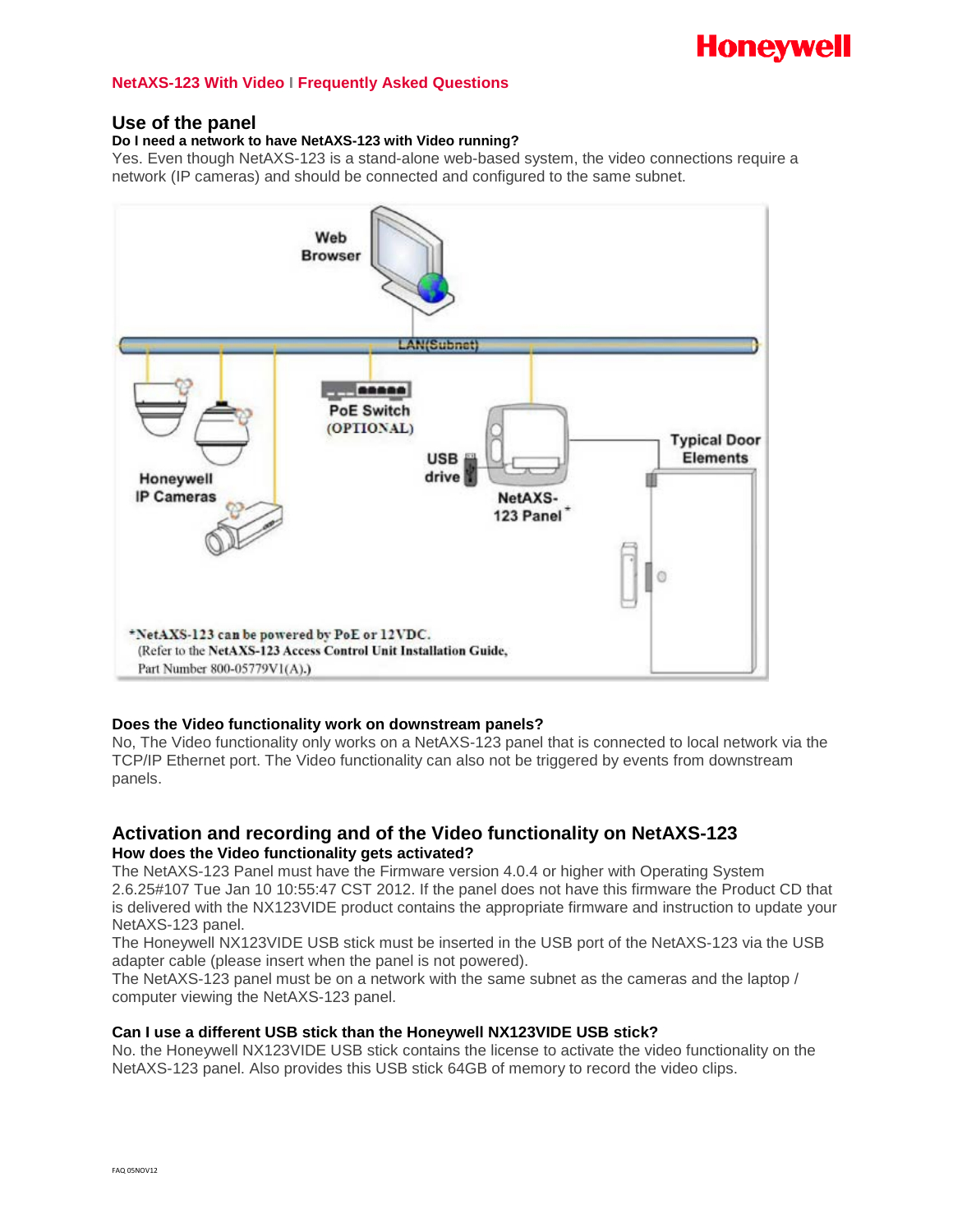

# **NetAXS-123 With Video I Frequently Asked Questions**

# **Cameras**

#### **Which cameras can I connect?**

All Honeywell Performance IP series and below equIP IP series cameras (720p and WDR included)

| <b>Performance Series IP Cameras</b> |                                                                                                           |
|--------------------------------------|-----------------------------------------------------------------------------------------------------------|
| HD44IPX                              | Indoor, H.264, Day/Night, PAL - VGA                                                                       |
| HD54IPX                              | Indoor/Outdoor, H.264, Day/Night, PAL - VGA                                                               |
| <b>HD55IPX</b>                       | Indoor/Outdoor HD 720p (1280x720), H.264, Day/Night, PAL                                                  |
| HD45IPX                              | Indoor HD 720p (1280x720), H.264, Day/Night, PAL                                                          |
| equiP <sup>®</sup> IP Cameras        |                                                                                                           |
| <b>HD3MDIHX</b>                      | Indoor HD 720p, H.264, 3.3-12 mm VFAI, True Day/Night, 24 VAC or PoE IEEE 802.3af, PAL                    |
| <b>HD4MDIHX</b>                      | Indoor/Outdoor HD 720p, H.264, 3.3-12 mm VFAI, True Day/Night, 24 VAC or PoE IEEE 802.3af, PAL            |
| <b>HCD5MIHX</b>                      | Box, HD 720p, H.264, True Day/Night, 24 VAC or PoE IEEE 802.3af, PAL                                      |
| <b>HD3MWIHX</b>                      | Indoor, Wide Dynamic 720p, H.264, 3.3-12 mm VFAI, True Day/Night, 24 VAC or PoE IEEE 802.3af, PAL         |
| <b>HD4MWIHX</b>                      | Indoor/Outdoor, Wide Dynamic 720p, H.264, 3.3-12 mm VFAI, True Day/Night, 24 VAC or PoE IEEE 802.3af, PAL |
| <b>HCD5WIHX</b>                      | Box, Wide Dynamic 720p, H.264, True Day/Night, 24 VAC or PoE IEEE 802.3af, PAL                            |

## **How many cameras can I connect?**

You can connect up to 252 cameras on the same subnet, when using 1 NetAXS-123 panel. The cameras will be automatically detected by the NetAXS-123 panel and listed in the menu. In the configuration you can select up to 12 cameras to view live and select another 3 cameras to record. Cameras may be selected for live view and recording simultaneously.

## **What can I configure the cameras after auto detection?**

Sraight from the NetAXS-123 web interface, NetAXS-123 can set the IP address to the cameras once it is discovered and can configure recording settings for the cameras. Other camera setting may be done using the web interface of the IP cameras, clicking the link right from the web interface.

# **Combine NetAXS-123 Video functionality with additional NVR**

# **Can I connect the IP cameras to both NetAXS-123 with Video and an additional NVR that can record continuously?**

The advice is not to do this. NetAXS-123 Video functionality uses the primary stream only. An NVR can also connect to the same primary stream simultaneously, however NetAXS-123 pushes the bit rate, the frame rate and resolution, which will affect the recording accuracy of the NVR.

# **Live View**

# **How many cameras can I view from the NetAXS-123 web interface?**

Up to 4 cameras can be viewed in a quad view or 2 x 2 salvo in the NetAXS-123 web interface. The 4 cameras can be selected from the up to 12 configured cameras for live view. Double click on one of the camera images will create a full view of that image.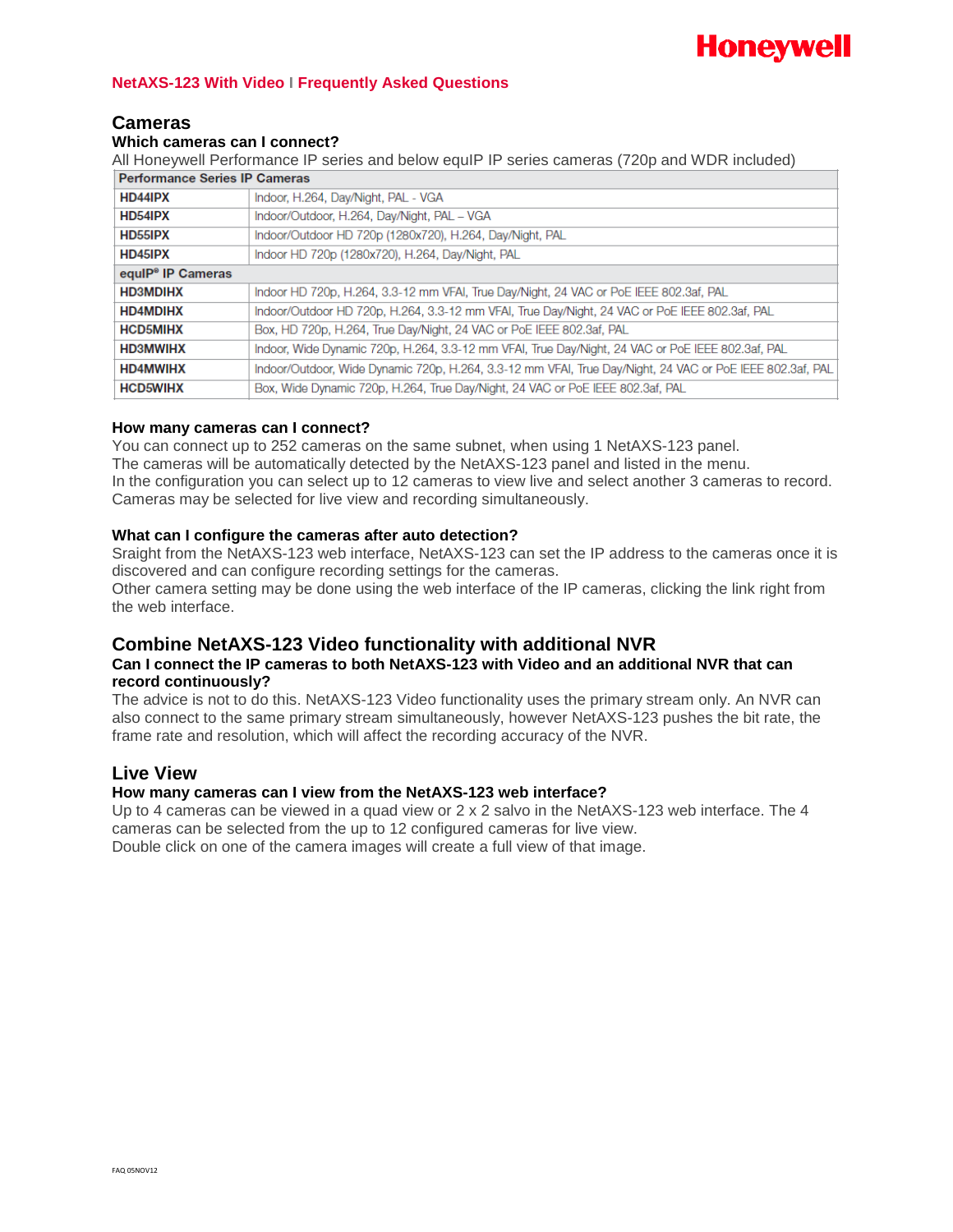# **Honeywell**

## **NetAXS-123 With Video I Frequently Asked Questions**

# **Recording**

## **How many cameras can I record?**

You can record up to 3 cameras. The cameras are selected in the configuration page. The recording is event driven, not continuous.

# **Which recording resolution is supported?**

The Video functionality supports: CIF 320 X 192 pixels VGA 640 X 368 pixels WVGA 800 X 448 pixels 720p 1280 X 720 pixels

# **How does the NetAXS-123 with Video record a camera image?**

NetAXS-123 with Video records event driven video clips.

An event in NetAXS-123 triggers a camera to start to record a video clip. This event can be a door event (access control event, card event) or an input event (push button, door status, Passive Infrared). The length of the video clip has a maximum length of 60 seconds. The video clip can record up to 15 seconds before the event trigger (pre record time).

The camera needs to be set up in a recording rule, specifying the event, the trigger, clip length and pre recording time.

## **Can I record multiple cameras on one NetAXS-123 event?**

Yes, if you set up up to 3 recording rules per event, you are able to record up to 3 cameras per event. You can then set up a camera looking at the event itself (e.g. a door) and simultaneously record an overview camera and an outdoor camera. All cameras can record with individual pre recording time and clip length.

## **How can I view the recorded video clips?**

For any video related event will show up on the event or alarm list, simply click on the playback button and the play back of the clip will start.

# **How many clips can I record on the USB stick?**

The NetAXS-123 panel has an event memory of 25,000 events. The NX123VIDE USB has a 64GB memory which can contain per indication: 25,000 clips: 30 seconds clip length, VGA resolution, 5 frames per second (fps) 12,500 clips: 30 seconds clip length, 720p resolution, 1 frame per second (fps)

# **Export the Video clips**

# **In which format can I export the video clips?**

The Video Clips are exported in an AVI format. This format can be played in Windows Media Player 9 and 12.

A Codec – in order to play and export the video clips - needs to be installed. This Codec is available on the Product CD in the NX123VIDE package (Xvid-1.3.2-20110601)

#### **Can I get authentic or watermarked video from NetAXS-123?**

No, this is not possible to export in authenticated or watermarked format to prove that the video clip is not tampered with. Only an export in open .AVI format is possible.